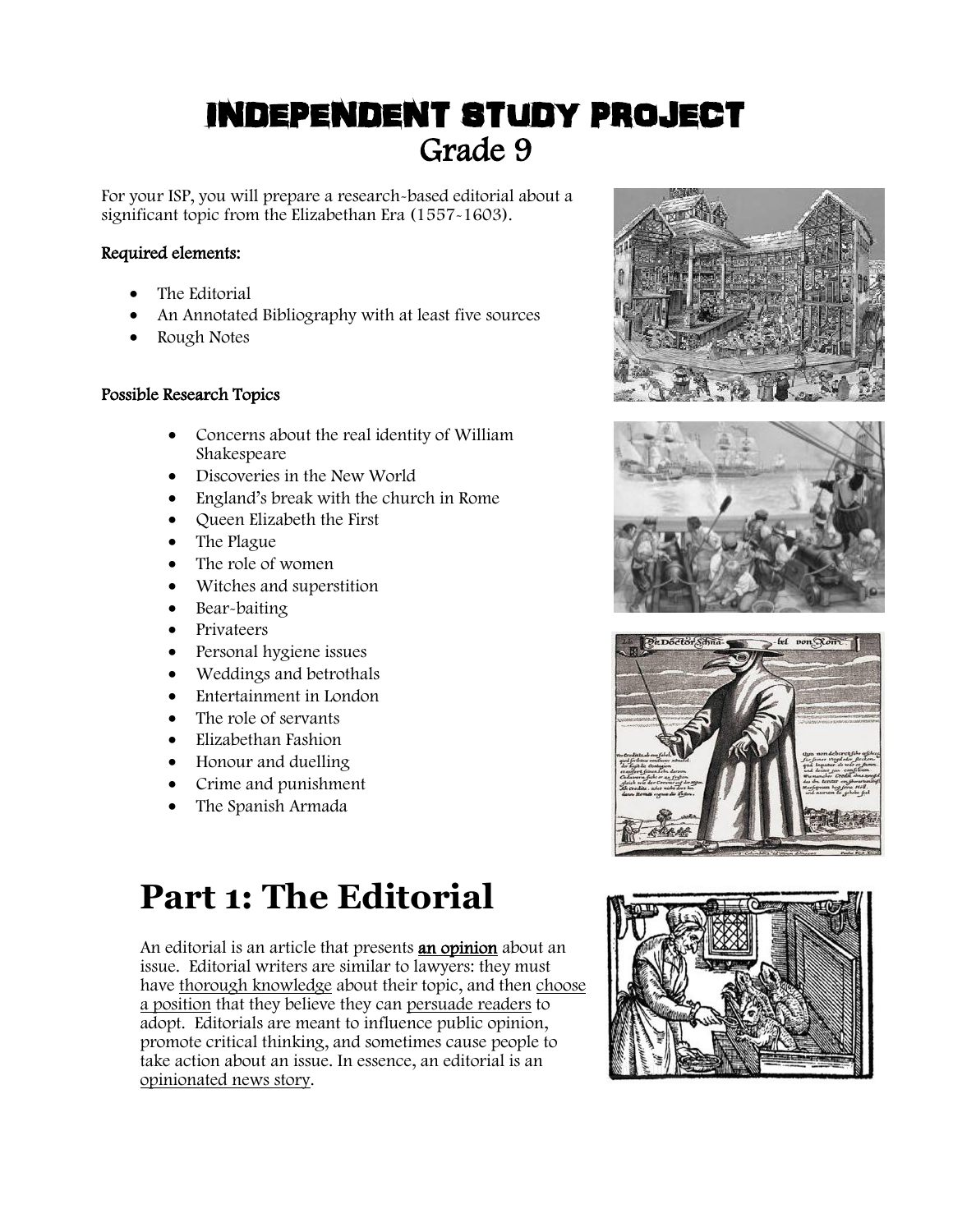## To Do List

- 1. Pick a topic from the list above.
- 2. Conduct research about your topic. Read as much as you can! Choose credible sources; that is, have an author or a reputable organization/title behind them, as well as be dated within the last fifteen years.

As you read, take hand written notes of information that is pertinent. Write it down on the Research Tracking Chart. Be sure to include the source where you found it. ISPs will not be accepted without this part of the assignment.

3. As you read, try to identify opposing viewpoints that exist in your research. For example, someone researching Queen Elizabeth will find that although many people believed she ruled England with strength and purpose, others thought she failed because she never married. As you identify these viewpoints, you will need to choose the one that you hope to persuade others to adopt.

#### Specific Requirements

- The editorial should be 750-1000 words
- Use direct and indirect quotations within the editorial
- You may choose font and paper styles to make your editorial appear authentic
- Editorials are written using first-person point of view
- Write from the time period of the Elizabethan age. You may even wish to  $\frac{adopt a}{a}$ persona from a real or imagined person from that time period. This always gives the editorial a very personal touch.

#### Organizing the Editorial

An editorial is a little bit different than a formal essay. Whereas in a formal essay the writer presents his or her opinion almost immediately, an editorial builds up to the position throughout the paper. In your case, you will not explicitly state your opinion until the fourth paragraph. However, the reader should get the sense of where you are heading, starting in paragraphs two and three.

You can use each of the headings below as a paragraph/section in your editorial:

- 1. Begin with an objective explanation of the issue. Include the five Ws and H. Pull in facts and quotations from the sources that are relevant. Be sure, when you use quotations, to source the material within the essay. See sample below.
- 2. Present your opposition's viewpoint first. Every topic has two sides and a good editorial must acknowledge that both exist. Use facts and quotations to state the other side's position objectively.
- 3. Refute the opposition's belief. Now is the time to pull in facts and quotations from people who support your position. In doing so, try to point out why the opposition is mistaken in their beliefs.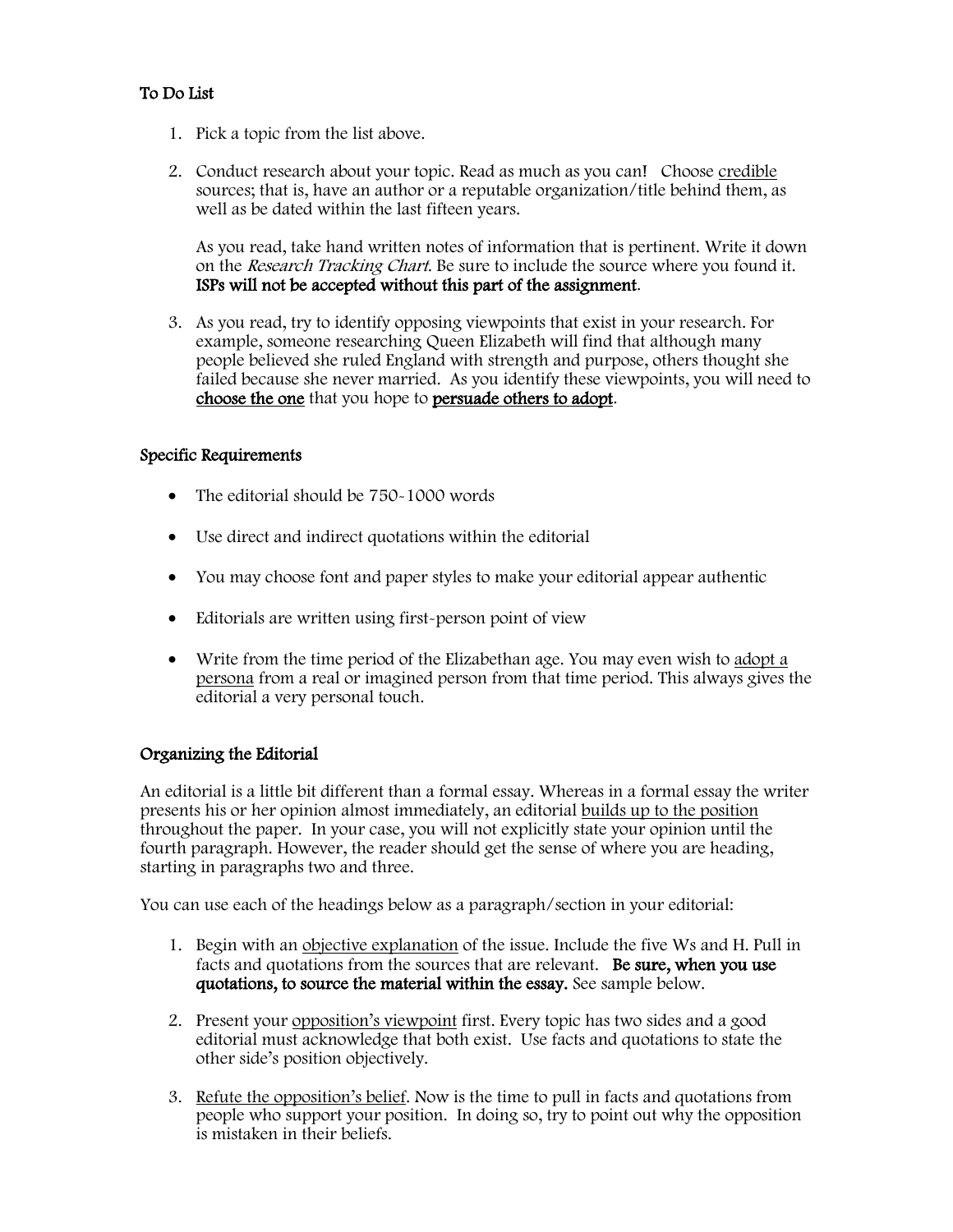- 4. Give reasons to defend your position. This is the most important part of the editorial. It is where you show why readers should adopt your position. This part may, in fact, have begun in the third paragraph.
- 5. Conclude with some punch! Give solutions to the problem or challenge the reader to be informed. A rhetorical question is often a good way to end an editorial.

Use the *Editorial Planning Chart* to help organize your ideas!

#### Historical Accuracies

While one of the goals in writing the editorial is to demonstrate knowledge of your topic, you also want to differentiate what we know now and what an Elizabethan person would have known then. Therefore, try not to present information that we know now that people in the sixteenth century mind not have had.

For example, while we now know that that the Black Death was caused by infected rats, the Elizabethans understood the plague as punishment from God or because Jewish people were poisoning Christian wells.

#### Sourcing Within the Essay

All information you find much be sourced within the editorial itself. Your goal is to give credit to those people who came up with those ideas. If the information is common knowledge—such as the date of someone's birth—you do not need a source. Rather, sourcing is for *ideas* that are not your own.

#### Below is a sample of how you might accomplish this.

Let's say you sourced from the following website:

#### "The Black Death: Bubonic Plague." The Black Death: Bubonic Plague. N.p., 2011. Web.

#### 13 Dec. 2012. <http://www.themiddleages.net/plague.html>

And you discovered the following about the Black Death:

"The disease took its toll on the church as well. People throughout Christendom had prayed devoutly for deliverance from the plague. Why hadn't those prayers been answered? A new period of political turmoil and philosophical questioning lay ahead."

Then, in trying to give credit to this source, your editorial might read as follows:

I do not understand why so many people are dying. For many, many years people have been praying "devoutly for deliverance" ("The Black Death"). If this doesn't end soon, people might lose even more faith in God.